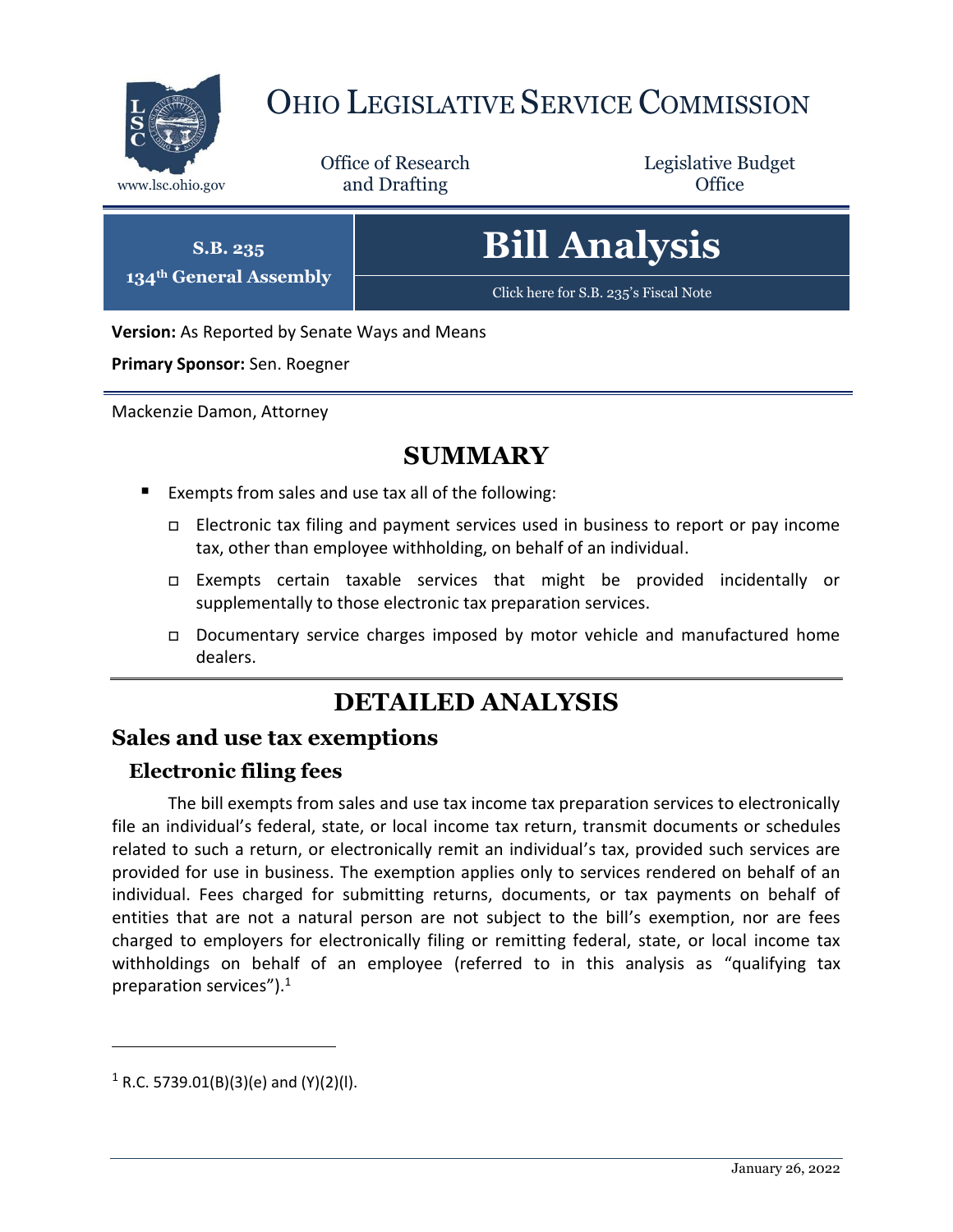Under continuing law, qualifying tax preparation services used outside the business context, i.e., for personal use, are not subject to sales and use tax. However, current law does impose sales and use tax on such services used in business by classifying them as automatic data processing, computer services, or electronic information services (hereafter referred to collectively as "taxable electronic services").<sup>2</sup> The bill effectuates the exemption by reclassifying qualifying tax preparation services as personal and professional services, which are not considered taxable electronic services and thus are not subject to sales or use tax, even if they are used in business.

#### **Incidental taxable electronic services exemption**

Under continuing law, a "mixed" transaction involving both taxable electronic services and some other kind of service (i.e., a personal or professional service) in the same transaction is not taxable if the purchaser's "true object" is to receive the benefit of the other service and if the electronic service is only incidental or supplemental to the purchaser's receipt of the other service.

By classifying qualifying tax preparation services described above as a personal or professional service, the bill exempts otherwise taxable electronic services that are furnished incidentally or supplementally as part of a transaction for those services to the extent those services could be distinguished from and would not otherwise qualify as a qualifying tax preparation service. 3

#### **Documentary service charges**

The bill also exempts from the sales and use tax documentary service charges on the sale of a motor vehicle by a motor vehicle dealer or a manufactured or mobile home by a manufactured housing dealer.<sup>4</sup> Under continuing law, a motor vehicle dealer or manufactured housing dealer may charge a consumer a documentary service fee for paper work, title runner expenses, and other costs associated with making financial arrangements for the sale. The fee must not exceed the lesser of \$250, or 10% of the sale price, excluding tax, title, and registration fees.<sup>5</sup> According to guidance published by the Department of Taxation, documentary service charges are currently included in the price of a motor vehicle or manufactured or mobile home in computing sales or use tax on the transaction.<sup>6</sup>

 $\overline{a}$ 

<sup>&</sup>lt;sup>2</sup> See Ohio Department of Taxation, ST 1999-04, [On-line Services and Internet Access,](http://www.tax.ohio.gov/sales_and_use/information_releases/index_sales.aspx) updated December 2015 (additional revision pending).

 $3$  R.C. 5739.01(B)(3)(e).

<sup>4</sup> R.C. 5739.02(B)(58).

<sup>5</sup> R.C. 1317.07, 4517.261, and 4781.24, not in the bill.

<sup>6</sup> Ohio Department of Taxation, ST 1982-01[, Documentary Fees,](https://tax.ohio.gov/wps/portal/gov/tax/business/ohio-business-taxes/sales-and-use/information-releases/st198201) updated November 2004.